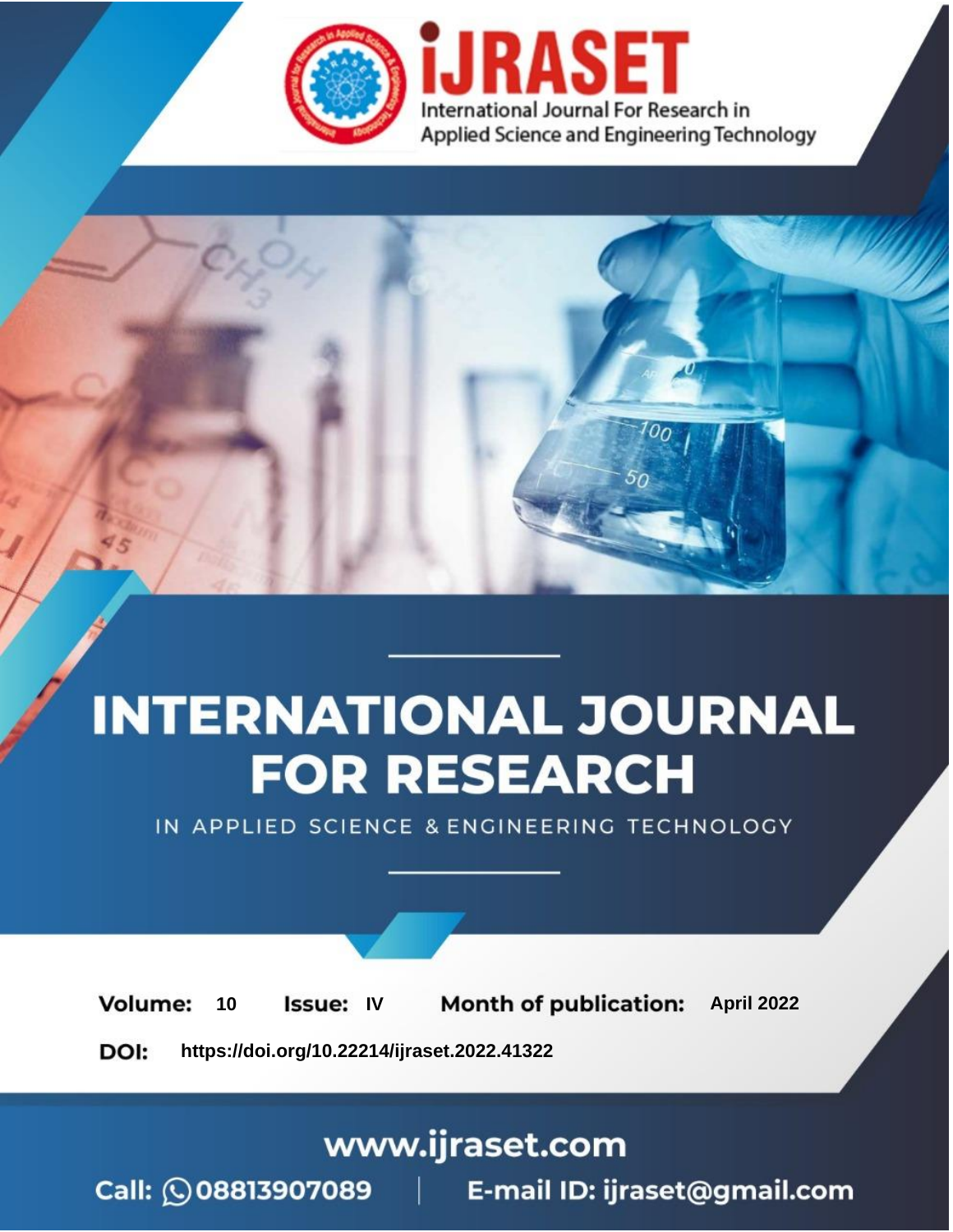

### **Modelling and Simulation of Dynamic Voltage Restorer in Power System**

Prof. A.V. Wanjari<sup>1</sup>, Kalyani Sawarkar<sup>2</sup>, Mohammad Hussain<sup>3</sup>, Shubhangi Layabar<sup>4</sup> *1, 2, 3, 4Department of Electrical Engineering, Govindrao Wanjari College of Engineering, Nagpur, INDIA*

*Abstract: Recently, Power quality is one of major concerns in the present era. It has become important, especially, with the introduction of sophisticated devices, whose performance is very sensitive to the quality of power supply. To improve the power quality, custom power devices are used. The device considered in this work is Dynamic Voltage Restorer. Thispresents modelling, analysis and simulation of a Dynamic Voltage Restorer (DVR) constructed in Simulink environment. Here, different supply voltage conditions are considered for linear loads. The major problems dealt here are voltage sag, voltage swell, and voltages unbalances. The role of DVR to compensate load voltage is investigated during the different supply conditions like voltage sag, voltage swell, and supply voltage unbalance. Therefore, it is a highly prospective branch of energy, which would play a significant role in the future.*

#### **I. INTRODUCTION**

Among the power quality problems (sags, swells, harmonics) voltage sags, swells and supply voltage unbalances are the most serve disturbances. In order to overcome these problems, the concept of custom power devices is introduced recently. One of those devices is the Dynamic Voltage Restorer (DVR), which is the most efficient and effective modern custom power device used in power distribution networks. DVR is a recently proposed series connected solid state device that injects voltage into the system in order to regulate the load side voltage. It is normally installed in a distribution system between the supply and the critical load feeder at the point of common coupling (PCC). Other than the voltage sags and swells Injection, DVR can also be added other features like line voltage harmonics Injection, reduction of transients in voltage and fault current limitations.

A DVR is a solid-state power electronics switching device consisting of either GTO or IGBT, a capacitor bank as an energy storage device and injection transformers. It is linked in series between a distribution system and a load. The basic idea of the DVR is to inject a controlled voltage generated by a forced commuted converter in a series to the bus voltage by means of an injecting transformer. A DC to AC inverter regulates this voltage by sinusoidal PWM technique. All through normal operating condition, the DVR injects only a small voltage to compensate for the voltage drop of the injection transformers and device losses. However, when voltage sag occurs in the distribution system, the DVR control system calculates and synthesizes the voltage required to preserve output voltage to the load by injecting a controlled voltage with a certain magnitude and phase angle into the distribution system to the critical load.

#### **II. POWER QUALITY**

Power quality in electric networks is one of today's most concerned areas of electric power system. The power quality has serious economic implications for consumers, utilities and electrical equipment's manufactures. Modernization and automation of industry involves increasing use of computers, microprocessors and power electronic systems such as adjustable speed drives. Integration of non-conventional generation technologies such as fuel cells, wind turbines and photo-voltaic with utility grids often requires power electronic interfaces. The power electronic systems also contribute to power quality problems. Under the deregulated environment, in which electric utilities are expected to compete, the customer satisfaction becomes very important. The impact of power quality problems is increasing felt by customers- industrial, commercial and even residential.

Problem associated with power quality

- *A. Momentary Phenomena*
- *1) Transients:* Transients are unwanted things with time and hence not a steady state problem. Aboard definition is that a transient is that part of a change in a variable that disappears during transition from one steady state opening situation to the another. Another synonyms terms which can be used is Surge.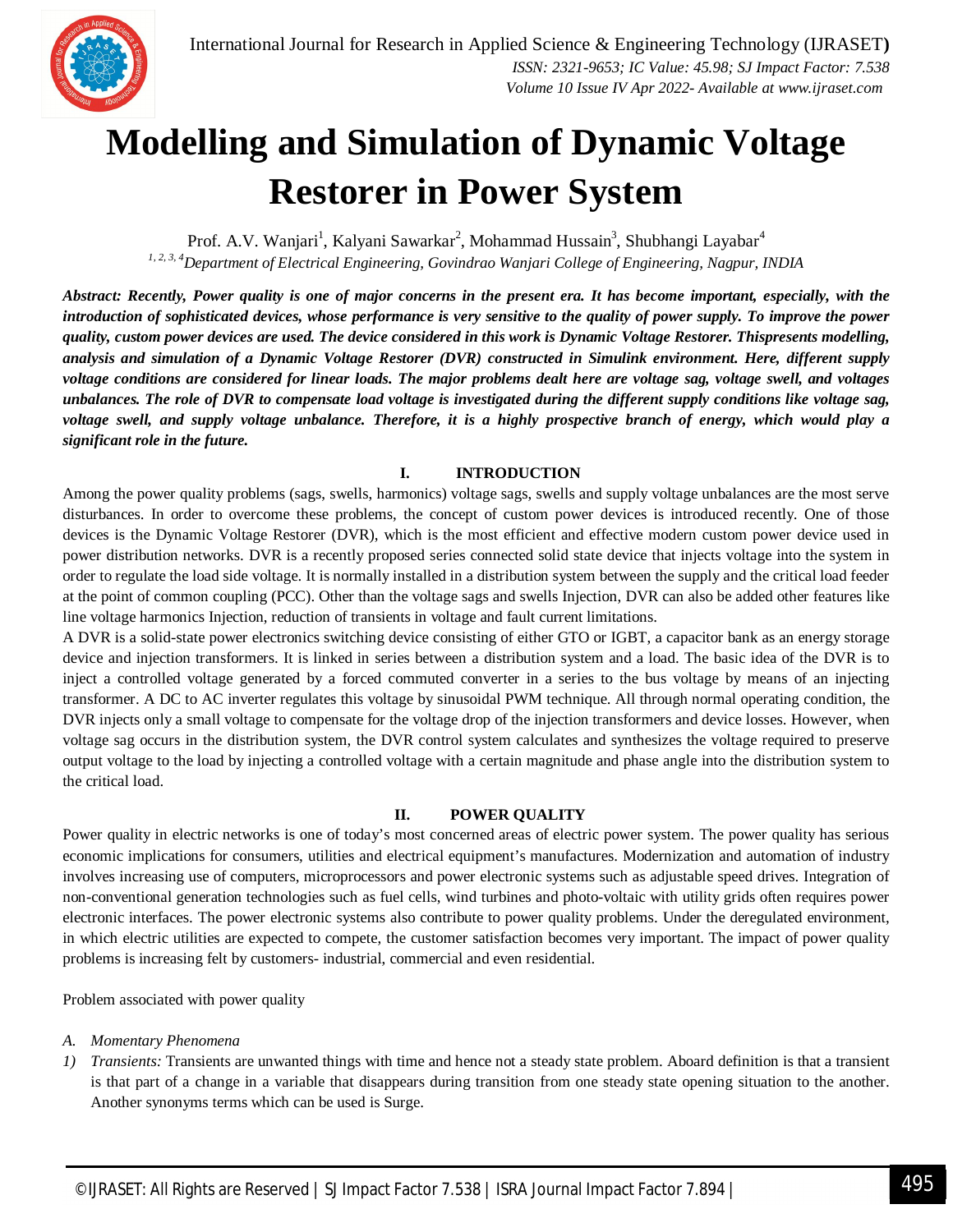

International Journal for Research in Applied Science & Engineering Technology (IJRASET**)**  *ISSN: 2321-9653; IC Value: 45.98; SJ Impact Factor: 7.538 Volume 10 Issue IV Apr 2022- Available at www.ijraset.com*

Transients are further classified into 2 categories:

- *a)* Impulsive
- *b)* Oscillatory
- *2) Long Duration Voltage Variations:* When RMS deviations at power frequency last longer than one minute, then we say they are long duration voltage variation. They can be either over voltages which is greater than 1.1.p.u or under voltages which is less than 0.9.p.u. overvoltage is due to switching off a load or energising a capacitor bank also incorrect tap settings on transformer can result in over voltages. Under voltage are the result of action which are the reverse of events that cause over voltages that is switching in a load or switching of a capacitor bank
- *3) Sustained Interruptions:* If the supply voltage becomes zero for a period which is greater than one minute, then we can say that it is sustained interruption. Normally voltage interruption lasting for more than one minute is often an ending and requires human intervention to restore the supply the turnout is also used for long interruptions. However, it does not bring out the troop impact of the power interruption. Even and interruption of a half a cycle can be disastrousfor a customer with a sensitive load.
- *4) Short duration Voltage Variations:* The short duration voltage variations are generally caused by fault condition like single line to ground or double line to ground and starting off large load such as induction motors. The voltage variations can be temporary voltage dips that is sag or temporary voltage rise that is well or absolute loss of voltage which isknown as interruptions.
- *5) Voltage Sags:* Voltage sag is defined as the reduction of RMS voltage to a value between 0.1 and 0.9.p.u and lasting for duration between 0.5 cycles to one minute. Voltage sacks are mostly caused by system faults and last for duration ranging from 3 cycle to 30 cycle depending on the fault clearing time. It is to be noted that undervoltages bracket lasting over a minute Can be handled by voltage regulation equipment's. Starting of large induction motor can result in voltage dip as the motor draws the current up to 10 times the full load current during the starting. Also, the power factor of the starting current is generally powerful.
- *6) Voltage Swells:* A voltage spell is defined as a race in arms voltage switches between 1.1 and 1.8p.u for time duration between 0.5 cycles to one minute. Of voltage swell is characterized by its magnitude and duration. As the swag, swell is associated with system faults. A SLG fault can result in a voltage swell in a healthy phase. Swell can also result for energizing a large capacitor bank. On ungrounded system the line to ground voltage is on the ungrounded phases is 1.73.p.u during SLG fault. However, in a grounded system there will be a negligible voltage rise for the unfolded phases close to a substation where the delta connected windings of a transformer provide low impedance path for the zero-axis current during the SLG fault.
- *7) Interruption's:* If a supply voltage or load current decreases to less than 0.1.p.u for a period of time not more than one minute is known as interruption. Interruption can be caused either by system faulty equipment failures or control malfunctions. The interruptions are measured by their duration alone the duration due to the fault is determined by the operating time of the productive device. Duration of interruption due to equipment malfunction can be is regular.
- *B. Steady State Phenomena*
- *1) Waveform Distortion*

This is defined as the steady state deviation from an ideal sine wave of power frequency there are 5 types of waveform distortion.

- *a)* DC offset
- *b)* Harmonics
- *c)* Inter Harmonics
- *d)* Notching
- *e)* Noise
- *2) Voltage Fluctuations and Flicker:* Voltage fluctuations are systematic variations of the voltage or a series of random changes in the voltage magnitude which lies in the range of 0.1 to 1.1. Higher power loads that draw fluctuating current such as large motor drives and arc furnaces low frequency cyclic voltage variations that result in flickering of light sources like incandescent &fluorescent lamps which can cause significant psychological discomfort or irritation in human beings. The voltage flicker can also affect stable operation of electrical and electronic devices such as motors and CRT device is the typical frequency spectrum of voltage flicker lies in the range of one Hz 230 Hz.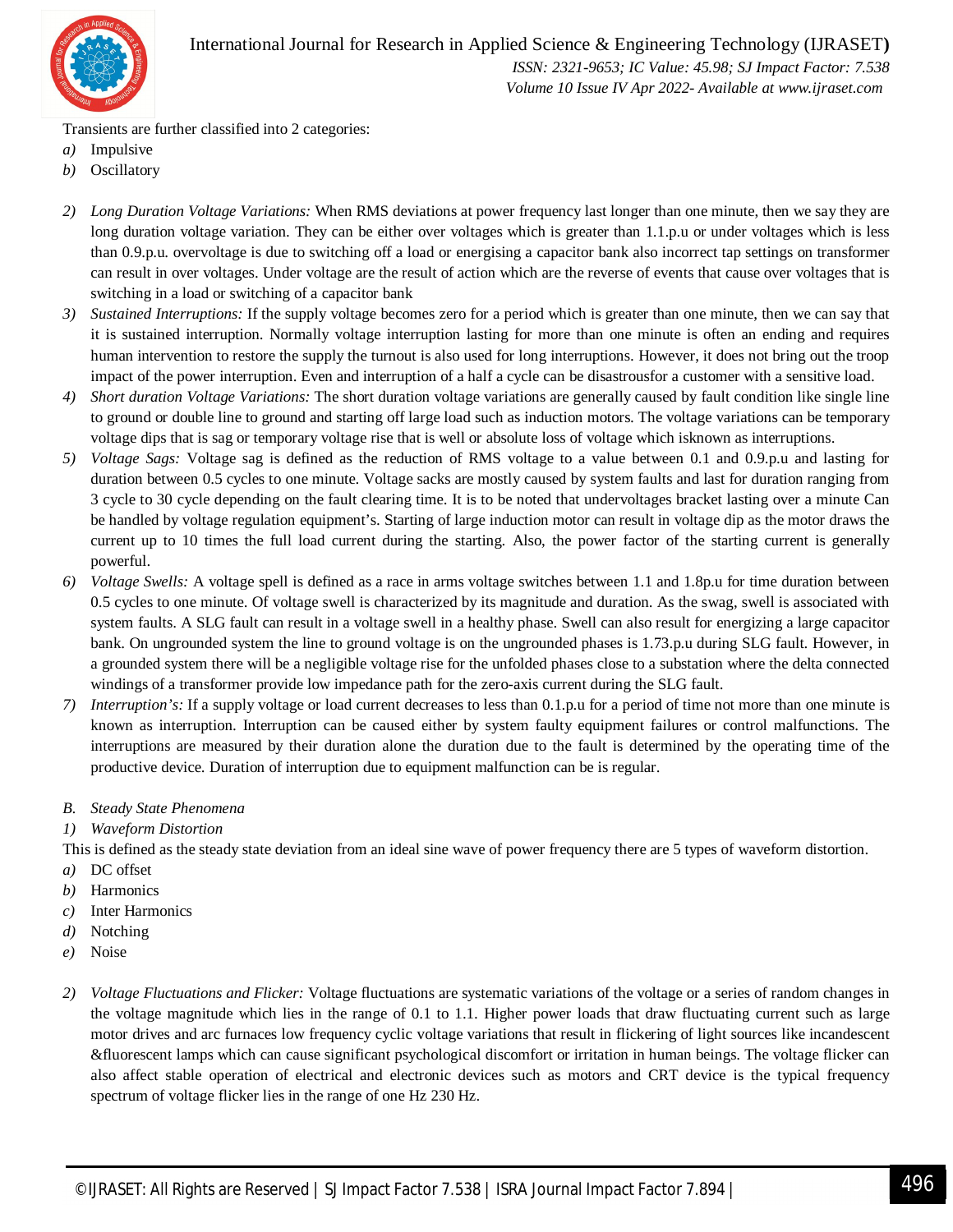

International Journal for Research in Applied Science & Engineering Technology (IJRASET**)**

 *ISSN: 2321-9653; IC Value: 45.98; SJ Impact Factor: 7.538 Volume 10 Issue IV Apr 2022- Available at www.ijraset.com*

- *3) Power Frequency Variations:* Power frequency variation are defined as the deviation of a system frequency from its particular value of 50 or 60 Hz. The variation in the frequency begin from the changes in the load and the response of the generator to meet the load thrust the load characteristics which dependence on a frequency and the control characteristics of the generators change the shift in the frequency in current interconnected power system, frequency variations are insignificant most of the times unless governor and load frequency controller disabled under a system of powershortage and a lack of great discipline profitable incentives or disincentives that ensure balance between existing generation and may help control over frequency variation under normal operating conditions.
- *4) Solution of Power Quality Problems:* For the improvement of power quality there are 2 approaches. According to first approach the solution of the power quality problems can be done from the utility side the first approach is called load conditioning. We change words that the equipment is less sensitive to power disturbance allowing the operation even under significant voltage distortion the other solution is to install line conditioning system that surprise the power system disturbance. In this approach the compensating device is connected to low and medium voltage distribution system in shunt or in series. Shunt active power filters operate as a controllable current source and series active power filters operates as a controllable voltage source. Both schemes are implemented preferable with voltage source PWN inverters, with a DC source having a reactive element such as capacitorhowever with the restructuring of power sector with shifting trend towards distributed and disperse generation the line conditioning system or utility sites solution will play a major role in improving the inherent supply quality some of the effective and economic measures can be identified as followings.
- *5) Energy Storage System:* Storage system can be used to protect sensitive production equipment from shutdown which is caused by voltage sag or temporary interruptions. These are generally DC storage systems such as the ups battery, superconducting magnetic energy storage capacitor or even flywheels driving DC generators are use. The output of these devices can be supplied to the system through an inverter on a momentary basis by a fast-performing electric switch like GTO or IGBT etc. Sufficient energy is fed to the system to compensate for the energy that would be lost by the fault conditions like voltage sag or interruptions

#### **III. DYNAMIC VOLTAGE RESTORES**

#### *A. Introduction*

Among the power quality problems voltage sag swell and supply voltage unbalance is the most surf disturbances. In order to overcome these problems, the concept of custom power devices it is introduced recently. One of those devices is the dynamic voltage restorer DVR which is the most efficient and effective modern custom power device used in power distribution network. DVR is a recently proposed series connected solid state devices that inject voltage into the system in order to regulate the load side voltage. It is normally installed in a distribution system between the supply and the critical load feeder at the point of common coupling PCC. Other than voltage sax and swells injection DVR can also be added other features like line voltage harmonics injections.

#### *B. Principles of DVR operation*

It should be or DVR is a solid-state power electronic switching device consisting of either GTO or IGBT a capacitor bank as an energy storage device an injection transformer it is linked in series between distribution system and a load. The basic idea of the DVR is to inject a controlled voltage generated by a force commuted converter in a series to a bus voltage by means of an inject in transformer.

DC to AC inverter regulates this voltage by sinusoidal pwm technique. All through normal operating condition the DVR injects only a small voltage to compensate for the voltage drop of the injection transformer and device losses.

How you are, when voltage sag occurs in the distribution system, the DVR control system calculate sand synthesise the voltage required to preserve output voltage to the load by injecting a controlled voltage with a certain magnitude and phase angle into the distribution system to the critical load.

Note that the DVR capable of generating or absorbing reactive power but the active power injection of the device must be provided by an external energy source or energy storage system the response time the DVR is very short and limited by the power electronic devices and the voltage sag detection time. The predictable response time is about 25 milliseconds, and which is much less than some of the traditional methods of voltage correction such as tap changing transformer.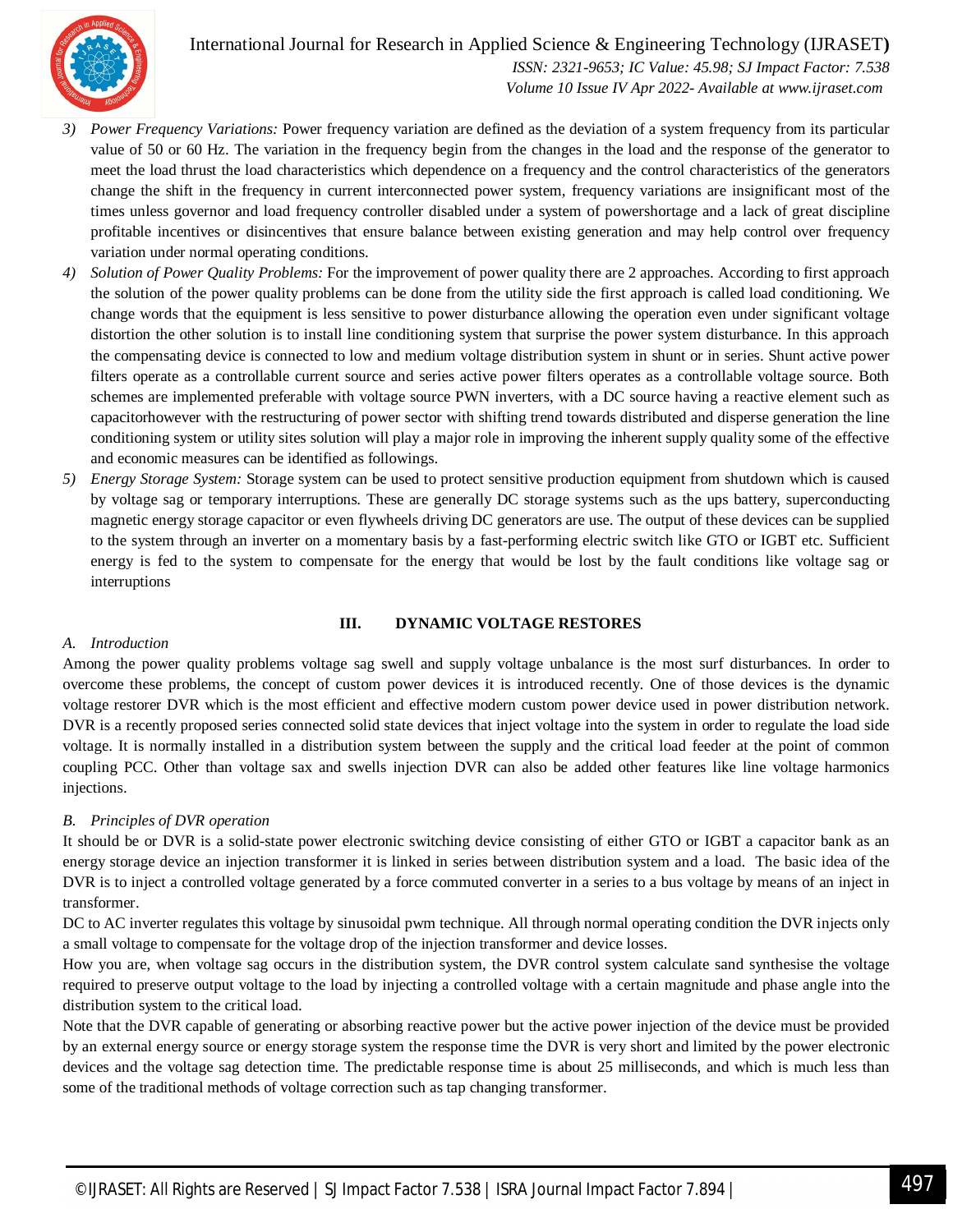#### International Journal for Research in Applied Science & Engineering Technology (IJRASET**)**



*2)* Harmonic filter *3)* Storage devices

*5)* DC charging circuit

 *ISSN: 2321-9653; IC Value: 45.98; SJ Impact Factor: 7.538 Volume 10 Issue IV Apr 2022- Available at www.ijraset.com*



Fig. Basic Configuration of DVR

#### **IV. ACKNOWLEDGMENT**

We would like to thank Prof.A.V. Wanjari Sir for helping us with his valuable ideas and supporting us throughout. We would like to thank him for motivating us to work.

#### **REFERENCES**

- [1] E. Babaei ,M. Farhadi Kangarlu, "Voltage quality improvement by a dynamic voltage restorer based on a direct three-phase converter with fictitious DC link," IET Generator Transmission Distribution, vol. 5, Iss. 8, pp. 814–823, 2011.
- [2] A. A. D. Ranjith Perera and S. S. Choi, "Performance Improvement of the Dynamic Voltage Restorer With Closed-Loop Load Voltage and Current-Mode Control," IEEE Transactions on Power Electronics, vol. 17, no. 5, Sept. 2002.
- [3] N. H. Woodley, L. Morgan, and A. Sundaram, "Experience with an inverter-based dynamic voltage restorer," IEEE Transactions Power Delivery, vol. 14, pp. 1181–1186, Jul. 1999.
- [4] C. Ngai-man Ho, S. H. Chung and T. K. Au, "Design and Implementation of a Fast Dynamic Control Scheme for Capacitor-Supported Dynamic Voltage Restorers," IEEE Transactions on Power Electronics, vol. 23, no. 1, Jan. 2008.
- [5] C. S. Chang, S. W. Yang, and Y. S. Ho, "Simulation and analysis of series voltage restorer (SVR) for voltage sag relief," in Proceedings IEEE Power Electronics System Winter Meeting, vol. 4, pp. 2476–2481, Jan. 2000.
- [6] Y.W. Li, F. Blaabjerg, D. Mahinda Vilathgamuwa and P.C. Loh, "Design and Comparison of High Performance Stationary-Frame Controllers for DVR Implementation," IEEE Transcations on Power Electronics, vol. 22, no. 2, Mar. 2007.
- [7] M. J. Ryan, W. E. Brumsickle and R. D. Lorenz, "Control topology options for single-phase UPS inverters," IEEE Transactions Industrial Applications, vol. 33, pp. 493–501, Mar./Apr. 1997.
- [8] Chris Fitzer, Mike Barnes and Peter Green, "Voltage Sag Detection Technique for a Dynamic Voltage Restorer," IEEE Transactions on Industry Applications, vol. 40, no. 1, Jan./Feb. 2004.
- [9] M. F. McGranaghan, D. R. Mueller, and M. J. Samotyj, "Voltage sags in industrial systems," IEEE Transactions Industry Applications, vol. 29, pp. 397–403, Mar./Apr. 1993.
- [10] J. G. Nielsen, F. Blaabjerg, and N. Mohan, "Control strategies for dynamic voltage restorer compensating voltage sags with phase jump," in Proceedings IEEE APEC'01, vol. 2, pp. 1267–1273, 2001